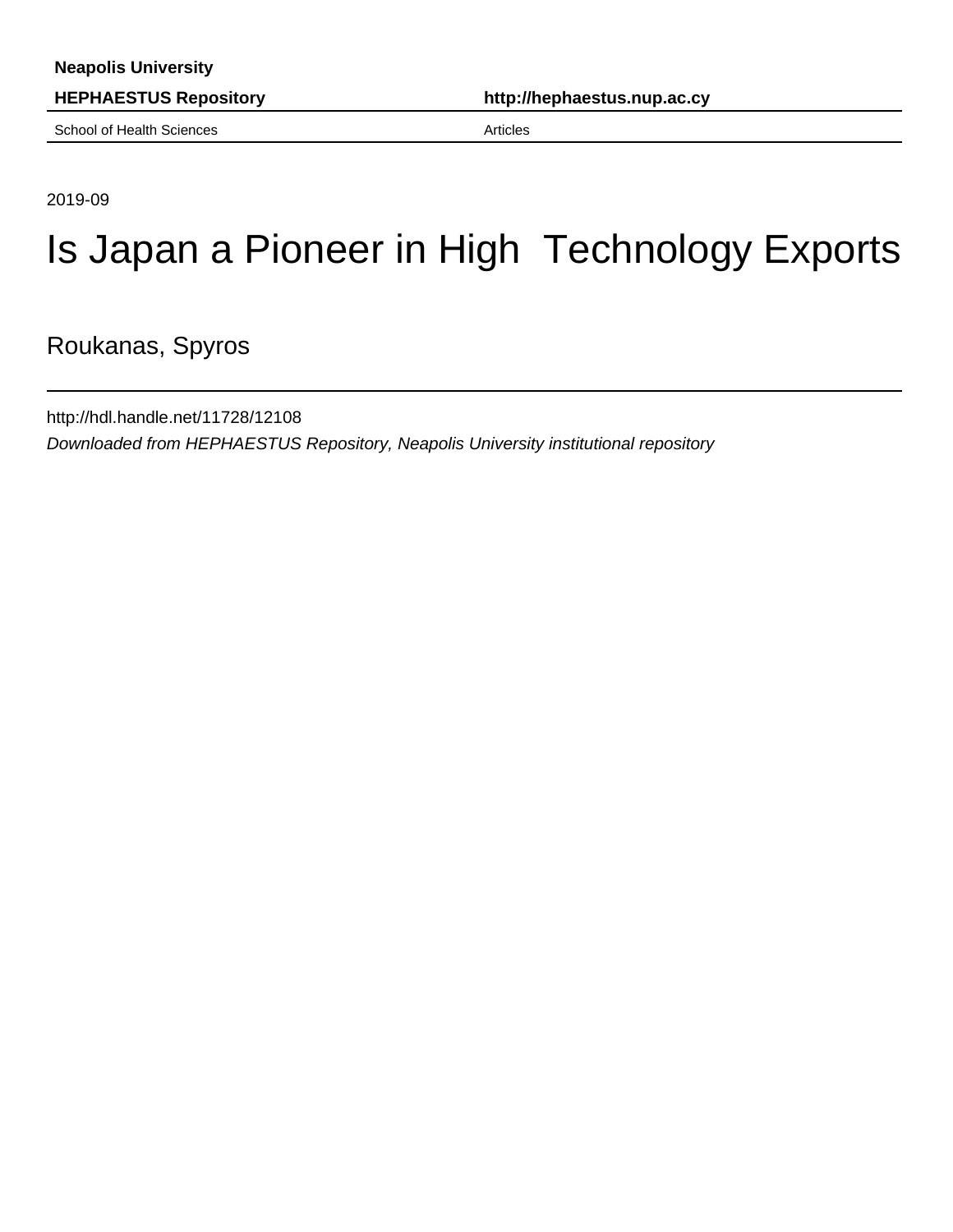# **Is Japan a Pioneer in High Technology Exports?**

Spyros Roukanas<sup>1</sup> Emmanouil Karakostas<sup>2</sup>

*Abstract*

*One of the most powerful economies in the global economic system is Japan. Nowadays the global economic system is facing many economic and political challenges. Owing to the fact that Japan is one of the most powerful economies, it has to maintain or enhance its economic power in order to face the upcoming challenges. Japanese economic growth is a combination of export growth, private investment and consumption. In order to overcome slow growth, Japan launched "Abenomics", a policy based on three "arrows": bold monetary policy, flexible fiscal policy, and a growth strategy. Despite the adoption of Abenomics, Japan's economy has to overcome three major challenges. First, government debt continues to rise as a percentage of GDP. Second, Japan is faced with declining population growth, which reduces its potential economic growth. The Japanese population is aging fast and, as a result this will limit growth and productivity because of a shrinking and aging labour force. The most important challenge for the Japanese economy is potential economic competition from China in high-technology products. Japan is facing increasing competition from China. The main economic advantage that Japan maintains is its high technological development in several sectors. The aim of this paper is to show whether Japan has a Revealed Comparative Advantage in high-technology exports. The methodology adopted is the theory of comparative advantage.*

*Keywords*: Revealed Comparative Advantage, Economy of Japan, High Technology Exports, Competitiveness.

JEL Classification: F11, F14, F62

### **Introduction**

Japan is one of the economic powers in the international economic system. Nowadays, the global economy is facing certain serious challenges. One of the threats to the global economy is the proliferation of protectionist measures, which could restrict investment growth, job creation, and consumption growth. Another issue is that wage growth continues to be restrained, especially for low- and

<sup>1</sup> Assistant Professor, Dept. of International and European Studies, University of Piraeus, 126 Gr. Lampraki Str., Piraeus, 18534, Greece, Email: sroukana@unipi.gr

<sup>2</sup> Corresponding author, Ph.D. Candidate, Dept. of International and European Studies, University of Piraeus, 126 Gr. Lampraki Str., Piraeus, 18534, Greece, email: ekarakwstas@unipi.gr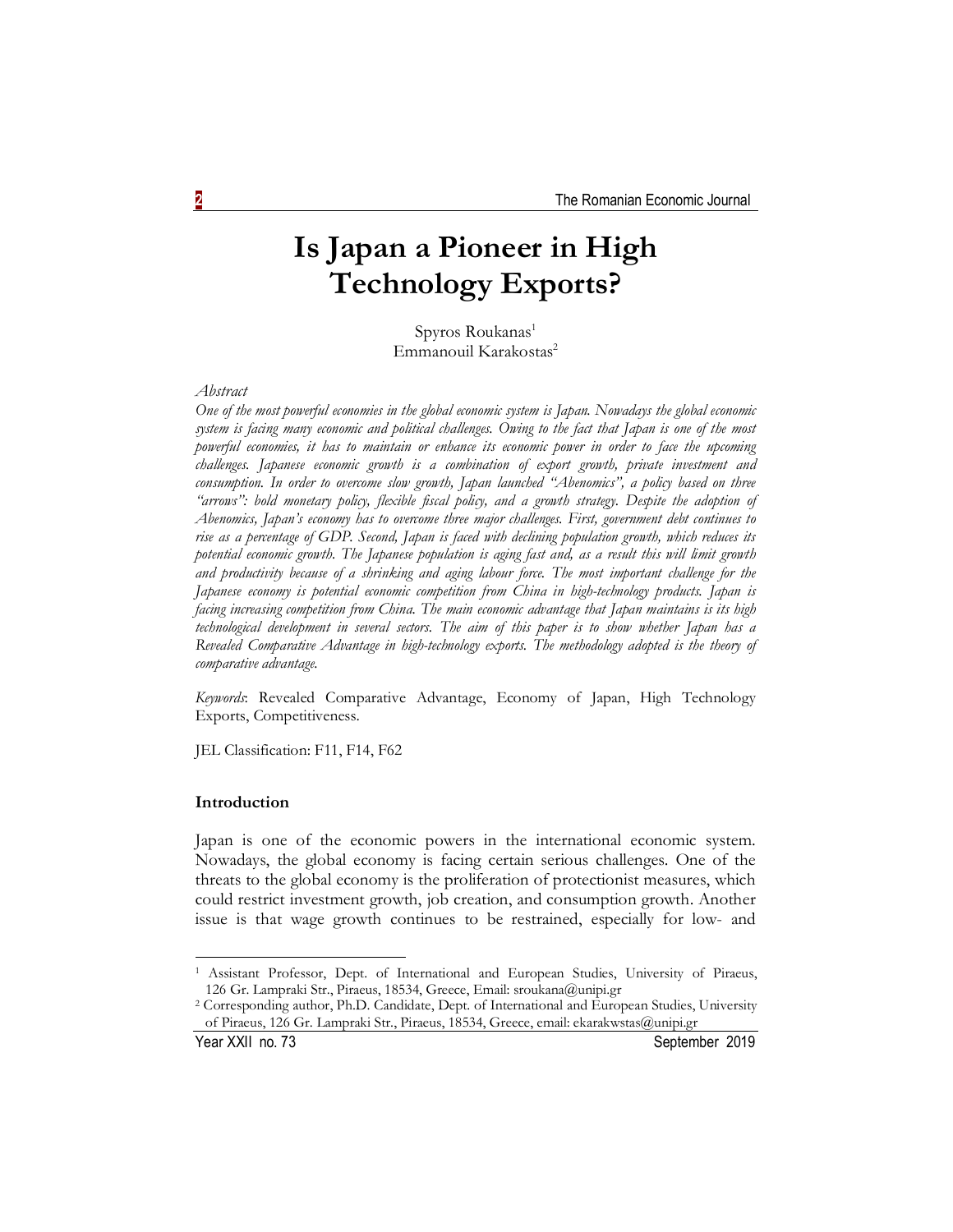middle-income classes. Collaboration is needed in order to face issues such as the new geopolitical and demographic changes, climate change, and the risks or opportunities that result from new technologies (Gurría, 2018). The most significant issue of the current global economy is China's economic rise, which has consequences for the world and especially for Japan. For example, from 2009 to 2017, the Chinese economy tripled in size, and by 2012 it had overtaken Japan as world's second largest economy (Siddiqui, 2018). What has powered the growth of Japan in recent years? According to the OECD (2018, pp: 145):

"Growth has been led by private consumption and business investment.''

It is interesting, however, to show what is the main factor that contributed to Japan's economic strength. According to Valli (2012, pp: 3):

"The development of Japan in the post-World War II era can be divided into four major phases: the reconstruction period (1945-1953), the high growth period (1954-1973), the slowing-down phase (1974-1990), and the structural crisis period (1991-2011).''

The interesting point of this article is that, in all periods, the main means of progress is technology and R&D expenditure. During the reconstruction period (1945-1953) in particular, Japan could upgrade technologically by purchasing, or copying, more advanced technologies from countries such as the US, Germany, France, and the United Kingdom. Furthermore, during the high growth period (1954-1973), expenditure in R&D increased rapidly, first mainly as a result of the impetus provided by the government and afterwards by the massive investment of large corporations. Moreover, during the slowing-down phase (1974-1990), the Japanese economy continued to be technologically powerful, thanks to public and private R&D. Research & Development expenditure was higher than in the major Western European countries. Finally, during the structural crisis period (1991-2011), the large net outflow of capital from Japan significantly reduced the country's capability to finance its productive structure and to compete with the US in the high-tech sector. Thus, R&D expenditure and the high-tech sector are highly important for the Japanese economy.

Today, Japan is facing a major challenge. According to the Asian Development Bank, China has put an end to Japan's supremacy in Asia's high-technology exports. China's share of Asian exports of high-tech goods, such as medical instruments, aircraft, and telecommunications apparatuses, rose to 43.7 percent in 2014 from 9.4 percent in 2000 and Japan's share reduced to 7.7 percent in 2014 from 25.5 percent in 2000 (Yap, 2015).

The aim of this paper is to demonstrate whether Japan has a Revealed Comparative Advantage (RCA) in high technology exports, in order to show if Japan is capable of claiming its dominance in high-tech products. This study is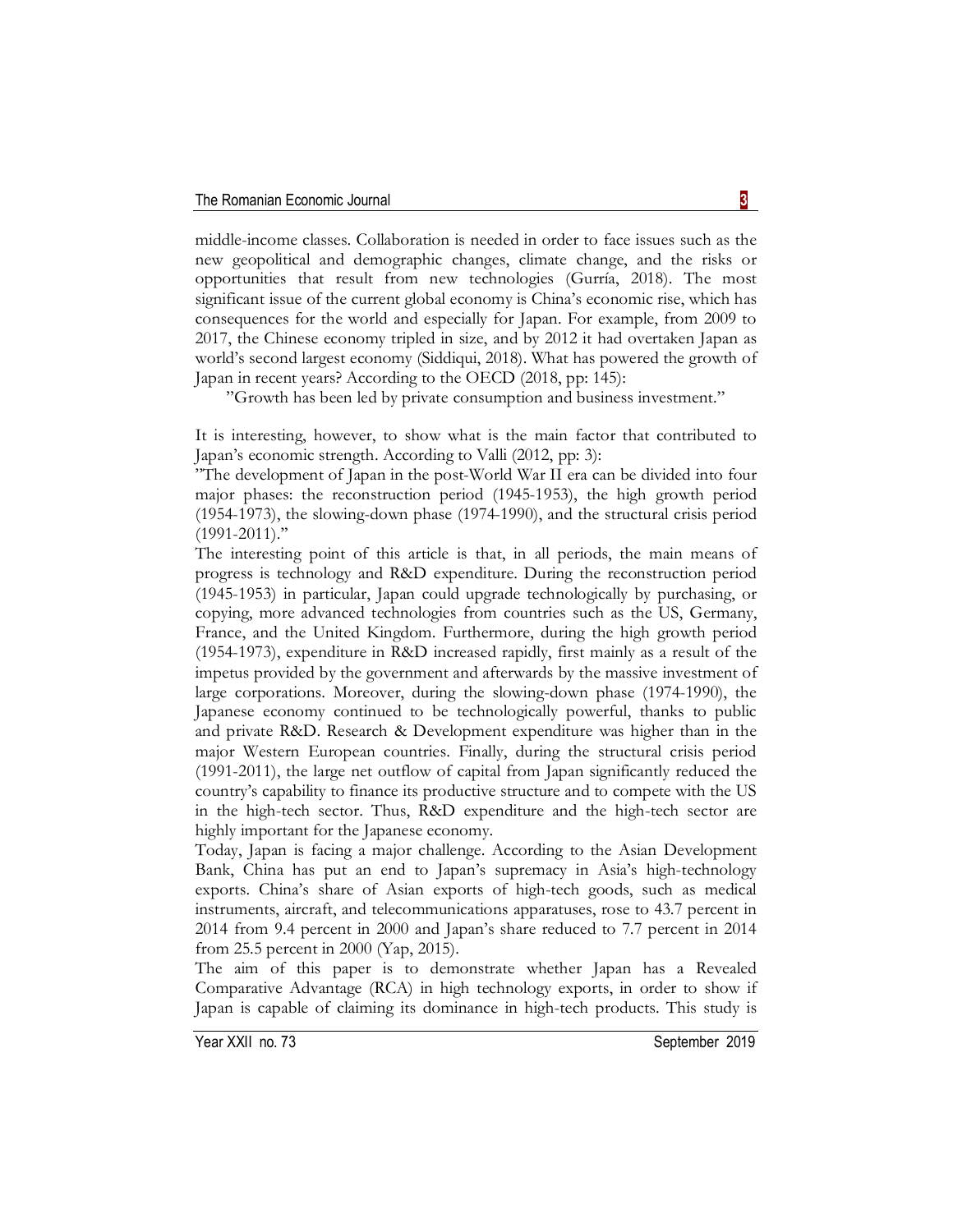structured as follows: first, we present Japan's macroeconomic indicators for the period between 2007 and 2018, followed by a theoretical overview of Japan's comparative advantage and its definition. This research was based on the theory of Revealed Comparative Advantage. Finally, it was based on the analysis of the results to answer the research question.

# **The Economy of Japan**

This chapter will provide an overview of Japan's economy for the period 2007-2018. The macroeconomic indicators to be reported are as follows: GDP, Real GDP Growth, Government Debt, General government net lending /borrowing, Inflation rate, Unemployment rate, and the Current Account Balance. Table 1 shows the basic macroeconomic indicators of Japan for the period 2007-2018.

| Year | GDP,<br>current<br>prices<br>(Billions<br>of U.S.<br>dollars) | Real<br><b>GDP</b><br>growth<br>Annual<br>$\frac{0}{0}$<br>change | Gover<br>nment<br>Debt<br>$\frac{6}{6}$ of<br>GDP) | General<br>Government<br>net<br>lending/borr<br>owing<br>$(\%$ of GDP) | Inflation<br>rate,<br>average<br>consumer<br>prices<br>Annual $\%$<br>change | Unemploy<br>-ment rate<br>$\frac{0}{0}$ | Current<br>account<br>balance<br>$\frac{6}{6}$ of<br>GDP) |
|------|---------------------------------------------------------------|-------------------------------------------------------------------|----------------------------------------------------|------------------------------------------------------------------------|------------------------------------------------------------------------------|-----------------------------------------|-----------------------------------------------------------|
| 2007 | 4.52                                                          | 1.7                                                               | 175.4                                              | $-3.2$                                                                 | 0.1                                                                          | 3.8                                     | 4.7                                                       |
| 2008 | 5.04                                                          | $-1.1$                                                            | 183.4                                              | $-4.5$                                                                 | 1.4                                                                          | $\overline{4}$                          | 2.8                                                       |
| 2009 | 5.23                                                          | $-5.4$                                                            | 201                                                | $-10.2$                                                                | $-1.3$                                                                       | 5.1                                     | 2.8                                                       |
| 2010 | 5.7                                                           | 4.2                                                               | 207.9                                              | $-9.5$                                                                 | $-0.7$                                                                       | 5.1                                     | 3.9                                                       |
| 2011 | 6.16                                                          | $-0.1$                                                            | 222.1                                              | $-9.4$                                                                 | $-0.3$                                                                       | 4.6                                     | 2.1                                                       |
| 2012 | 6.2                                                           | 1.5                                                               | 229                                                | $-8.6$                                                                 | $-0.1$                                                                       | 4.3                                     | $\mathbf{1}$                                              |
| 2013 | 5.16                                                          | $\mathfrak{D}_{\mathfrak{p}}$                                     | 232.5                                              | $-7.9$                                                                 | 0.3                                                                          | $\overline{4}$                          | 0.9                                                       |
| 2014 | 4.85                                                          | 0.4                                                               | 236.1                                              | $-5.6$                                                                 | 2.8                                                                          | 3.6                                     | 0.8                                                       |
| 2015 | 4.39                                                          | 1.4                                                               | 231.3                                              | $-3.8$                                                                 | 0.8                                                                          | 3.4                                     | 3.1                                                       |
| 2016 | 4.95                                                          | 1                                                                 | 235.6                                              | $-3.7$                                                                 | $-0.1$                                                                       | 3.1                                     | 3.9                                                       |
| 2017 | 4.87                                                          | 1.7                                                               | 237.6                                              | $-4.3$                                                                 | 0.5                                                                          | 2.9                                     | $\overline{4}$                                            |
| 2018 | 5.07                                                          | 1.1                                                               | 238.2                                              | $-3.7$                                                                 | 1.2                                                                          | 2.9                                     | 3.6                                                       |

**Table 1. Macroeconomic Indicators of Japan for the period 2007-2018**

*Source*: (IMF, 2019a)

The macroeconomic overview shows that Japan's GDP for the period 2007-2018 ranges from 4.39 (the lowest value in 2015) to 6.20 (the highest value in 2012). Real GDP growth in percentage terms has remained stable during the period under review, with the exception of the years 2009-2010, because of the global crisis of the 2008. Government Debt is, more or less, continuously rising year-onyear, with the highest value recorded in 2018 and the lowest in 2007. General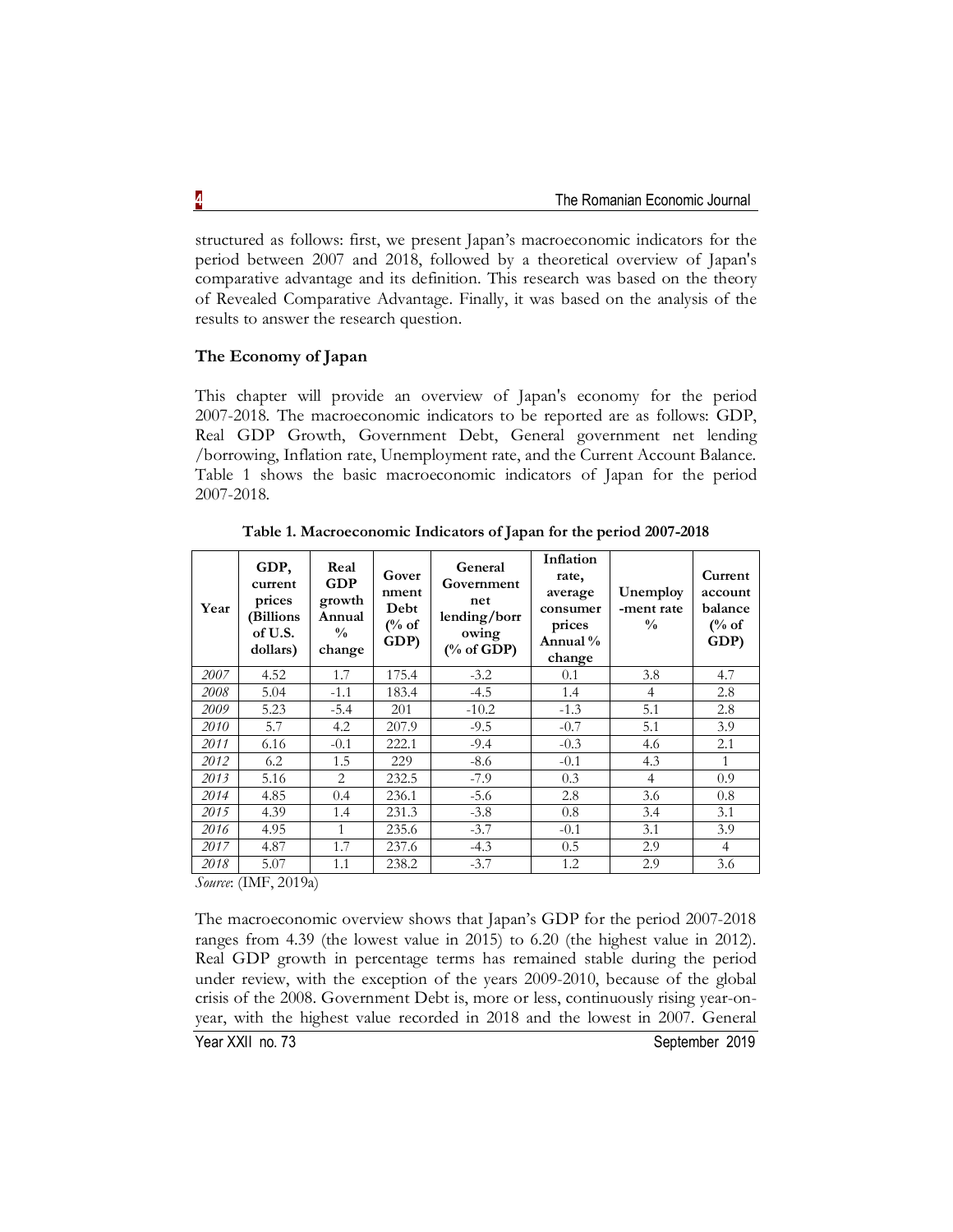government net lending/borrowing is still negative for the period 2007-2018 and increased by 5 points because of the financial crisis of 2008, but tended to decrease until 2018. The percentage change of the inflation rate for the period 2007-2018 ranges from -1.3 in 2009 to 0.8 in 2015. The average unemployment rate stands at 3.9 and its highest values were recorded in 2009 and 2010 because of the crisis, only to decrease afterwards. Finally, the Current account balance, as a percentage of GDP, registered its lowest value in 2014 at 0.8, and its highest value in 2007 at 4.7. In general, the financial crisis of 2008 has worsened many of the macroeconomic indicators of Japan that are under review here, as it did in many countries of the world as well. Japan's GDP has been declining and this decline is due to low real growth and outright deflation (JMA, 2019). According to the IMF (2019b, pp:23):

''…. sustained monetary accommodation will be necessary to lift inflation expectations and progress toward the central bank's target. Fiscal policy should be geared toward ensuring long-term fiscal sustainability while protecting growth. The coupling of the planned October increase in the consumption tax rate with fiscal measures to support near-term activity is welcome. A sustainable debt trajectory calls for further gradual and steady increases in the consumption tax rate and reforms of the social security framework. The success of the broad Abenomics agenda of reflating the economy depends crucially on also lifting productivity growth and wage inflation, for which reducing labor market duality to increase productivity of nonregular workers remains vital. Durably counteracting the aging-induced decline in labor force growth will require, among other initiatives, further raising female labor force supply and encouraging more use of foreign labor." According to Noland (2007, pp: 17):

''For approximately four decades following the Second World War Japan achieved unusually rapid growth and development, but since roughly 1990 it has experienced a protracted period of relative decline. The latter development reflects macroeconomic policy errors, compounded by the difficulty of transitioning from a strongly state-influenced model of economic development geared toward catchup to a more market-driven decentralized approach more appropriate to Japan's current position on the technological frontier.''

The major challenge that Japan is facing is that it has been the most indebted developed country, with government debt more than twice as large as its GDP. Moreover, there are other challenges as well, such as weak wage growth (Shane, 2017). The nation's changing demographic structure is another challenge (Abe, 2010). But what are the main reasons why government debt is the major challenge to the Japanese economy?

There are certain factors that caused Japan's government debt ratios to increase. According to Akram and Li (2018, pp:8), these factors are: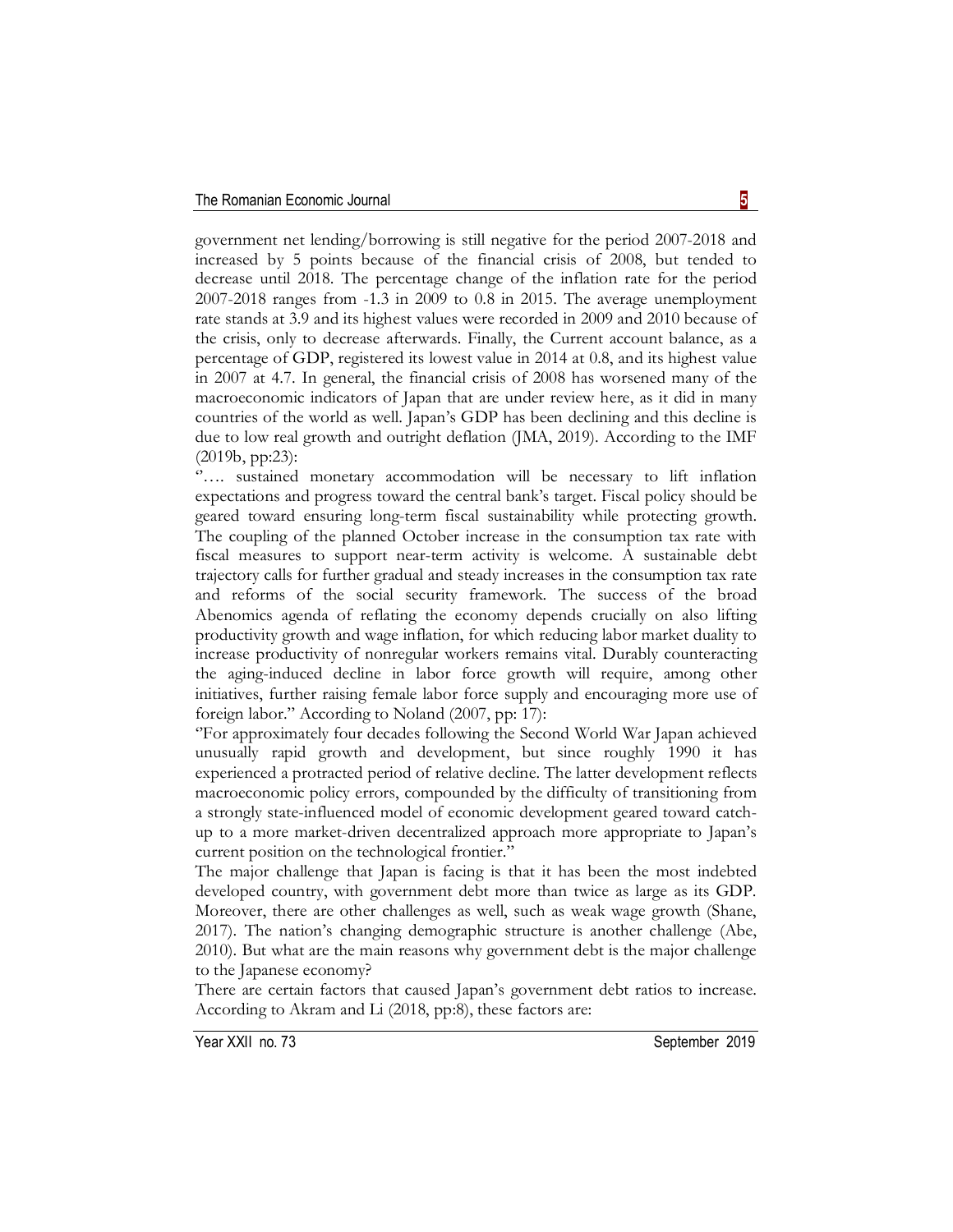''First, the country has experienced persistent primary/fiscal deficits. Second, the GDP has been stagnant due to slow growth, low inflation, and deflation. Third, the rapid aging of the population requires substantial fiscal transfers. Fourth, the authorities have often undertaken fiscal stimulus in response to the weakness of effective demand."

That said, competitiveness plays a major role and, according to Slav'yuk and Slaviuk (2018, pp: 154):

".... countries with the competitive economy can service a higher level of government debt (like Japan).''

So, competitiveness is an important factor in controlling the course of the debt.

One serious problem that Japan is facing is the demographic situation. According to the IMF (2018a, pp: 35):

''Japan's rapidly shrinking labor force poses a direct threat to its future economic growth and productivity. Japan's severe demographic challenges are well known possessing the fastest decline of total and working age population among its economic peers.''

In order to liberalise the country, Japan's Prime Minister Shinzo Abe, introduced in early 2013, a multi-dimensional economic platform, called "Abenomics". This economic policy has been based on the so-called "three arrows", namely, aggressive monetary policy, fiscal consolidation, and structural reforms (Bobowski, 2016).

What are the prospects of the Japanese economy? According to the IMF (2019c, pp: 4):

''Japan's economy is set to grow by 1.1 percent in 2019 (0.2 percentage point higher than in the October WEO). This revision mainly reflects additional fiscal support to the economy this year, including measures to mitigate the effects of the planned consumption tax rate increase in October 2019. Growth is projected to moderate to 0.5 percent in 2020 following the implementation of the mitigating measures.''

But what are the proper policies that Japan should apply? As stated by the International Monetary Fund (2018b, pp: 1):

''Mutually-supportive, reinvigorated, and credible policies are needed to bring Abenomics to full strength, to boost productivity and raise potential growth. Budgetary and income policies anchored by a well-specified and gradual mediumterm fiscal consolidation plan would help support the Bank of Japan's reflation efforts and ensure debt sustainability. Macro-structural reforms  $-$  with a level of government commitment and steady implementation that inspire public confidence  $-$  are imperative to unleash productivity gains, lift long-run growth, stabilize government debt, and counter deflationary effects. Monetary policy accommodation should be maintained, but more can be done to further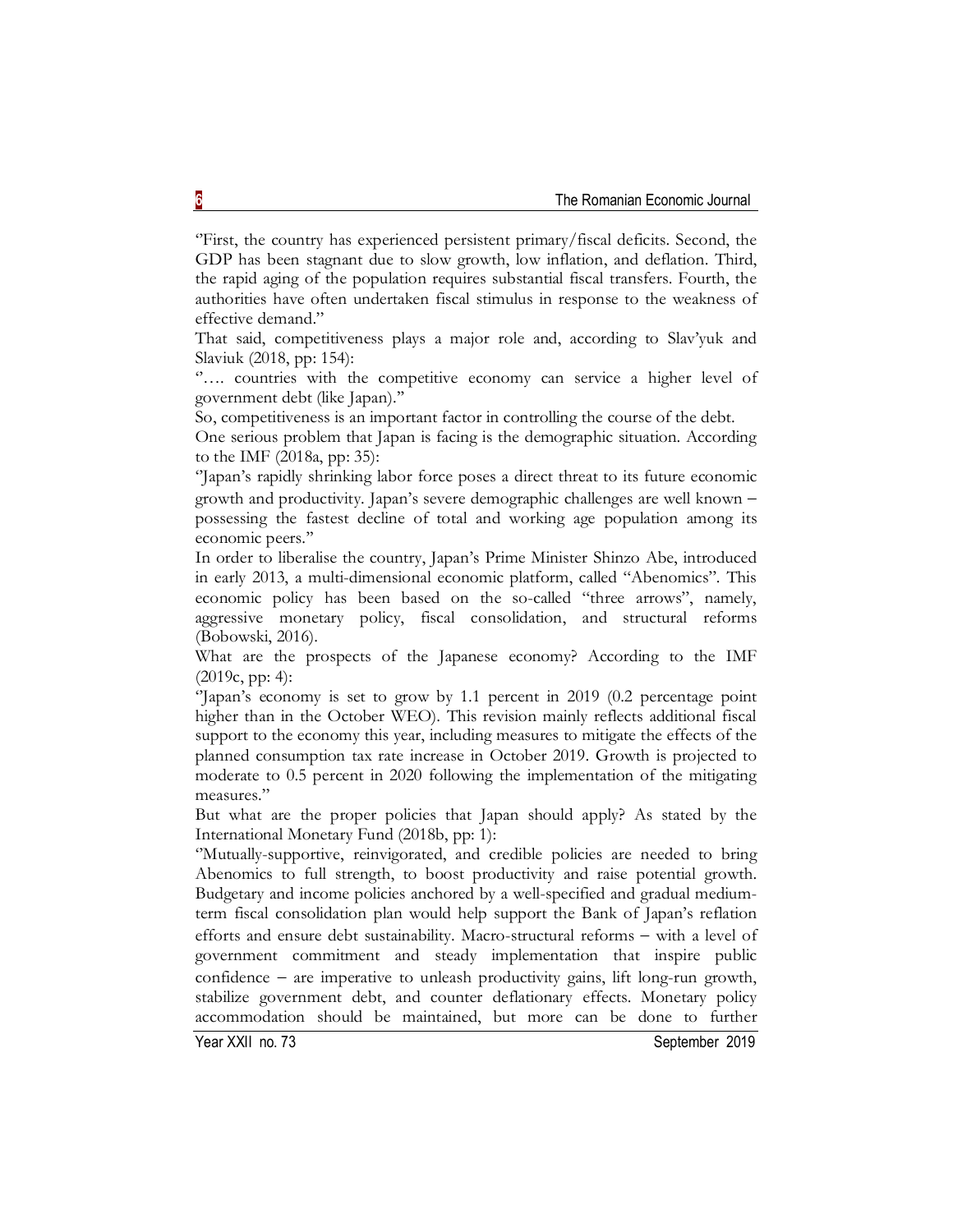strengthen the monetary policy framework and lift inflation expectations. Strengthened financial sector policies would lessen the financial risks from demographic headwinds, prolonged low interest rates, and low profitability.''

Moreover, the OECD (2012) had recommended some policies in order to enhance Japanese growth such as diminishing labour market dualism; broadening the openness of the economy to foreign goods, capital and workers; advancing the framework for innovation; increasing productivity in the service sector; and alleviating the drop in the labour force by boosting participation, mainly of women.

According to Kabaklarli, et. Al. (2018, pp: 48):

''High technology (high-tech) is used in the sense of goods and services created by innovative and advanced technology companies and industries. Such firms are generally reliant on advanced scientific and technological expertise and are generally characterized by high R&D spending (employment) in their labour force (total labour force).''

How much does Japan spend on R&D expenditure? Figure 1 shows the course of R&D expenditure for the period 2007-2017.



**Figure 1. Gross domestic spending on R&D Total, % of GDP, 2007-2017**

The growth of exports is very important for the economic growth of Japan. According to Kobayashi and Hirono (2018, pp: 2):

*Source*: (OECD, 2019)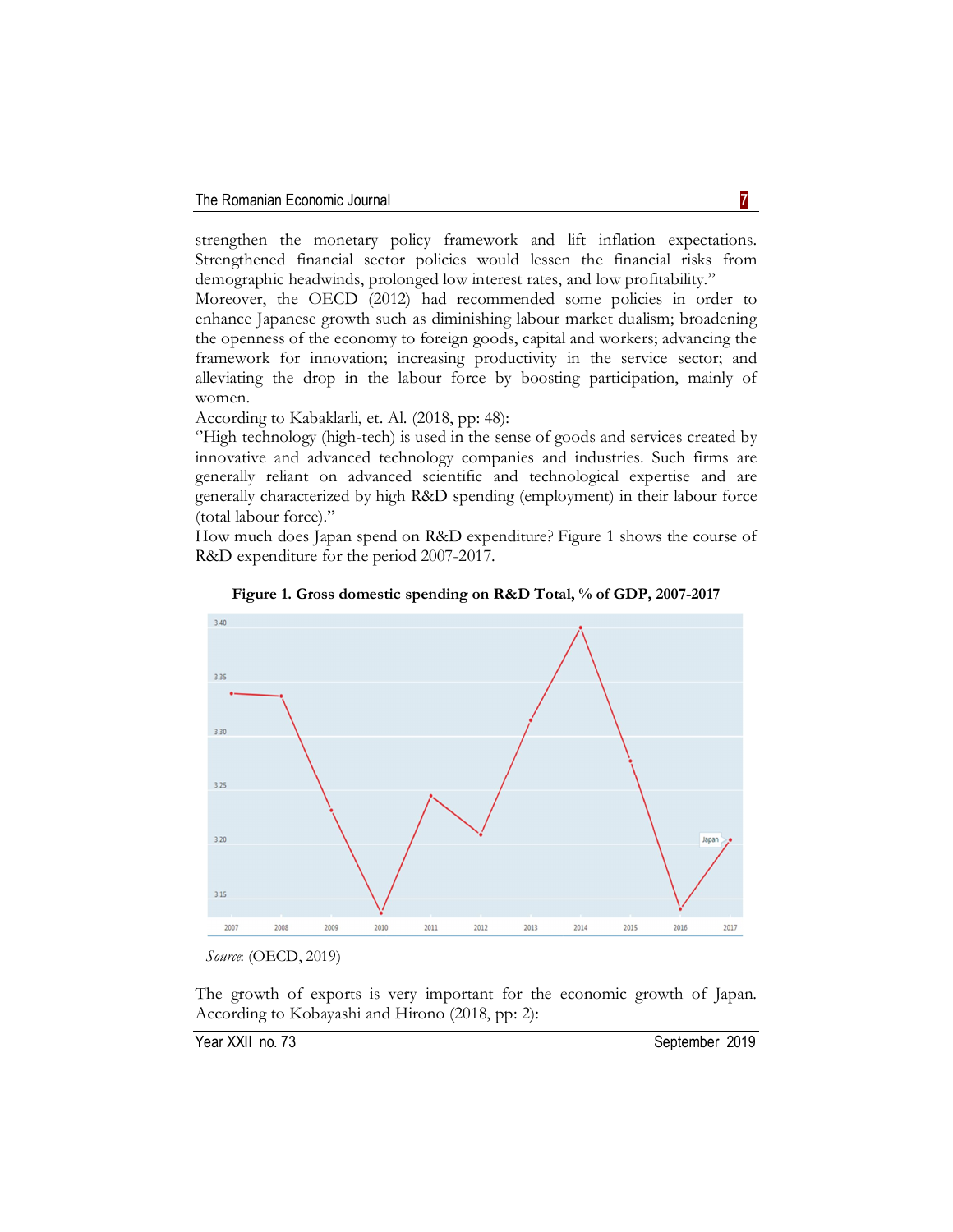"… The other major positive factor for 2017 was growth in exports, but now they are showing signs of peaking out, reflecting the slowdown in the global economy." In the next chapter the revealed comparative advantage in high tech exports of Japan is going to be examined, because the intensity of technology is the force of Japanese competitiveness. As argued by Pasierbiak (2013, pp: 22):

"... it can be concluded that the technological progress and innovation which took place in Japan in the postwar period was one of the most important factors contributing to the improvement of its international competitiveness.''

# **The Revealed Comparative Advantage Approach**

In this chapter, we will study Japan's comparative advantage in determining both the competitiveness its high-tech exports and the development of the comparative advantage revealed during the 2007-2016 period, on the basis of the available data. First, we will examine Japan's high-tech exports in general and, second, we will examine certain sectors of its economy, i.e. "Pharmaceutical products" "Optical, photographic, cinematographic, measuring, checking, precision, medical or surgical" and "Electrical machinery and equipment and parts thereof; sound recorders and reproducers, televisions". The choice of these products is based on the classification of manufacturing industries into categories based on R&D intensities. In particular, classification is based on R&D intensity embodied in intermediate inputs (Galindo-Rueda & Verger, 2016).

According to Hatzichronoglou (1997, pp: 5):

"Four groups of manufacturing industry were identified …. :

i) high-technology, ii) medium-high-technology, iii) medium-low- technology and iv) low-technology … Industries in a higher group are more R&D-intensive than those in a lower group."

Products such as aircraft and spacecraft, pharmaceuticals, office accounting and computing machinery, radio, TV and communications equipment, medical, precision and optical instruments, are characterised as high-technology industries (OECD, 2011).

Comparative advantage provides the theoretical background for studying the benefits of international trade. The Revealed Comparative Advantage (RCA) method is the traditional method for revealing comparative advantage. Bela Balassa gives the definition of the comparative advantage in his article (1965) "Trade Liberalization and Revealed Comparative Advantage."

According to the World Trade Organization (2012, p. 26):

"Revealed Comparative Advantage, is the ratio of the share of product *k* in the exports of country *i*, to its share in international trade."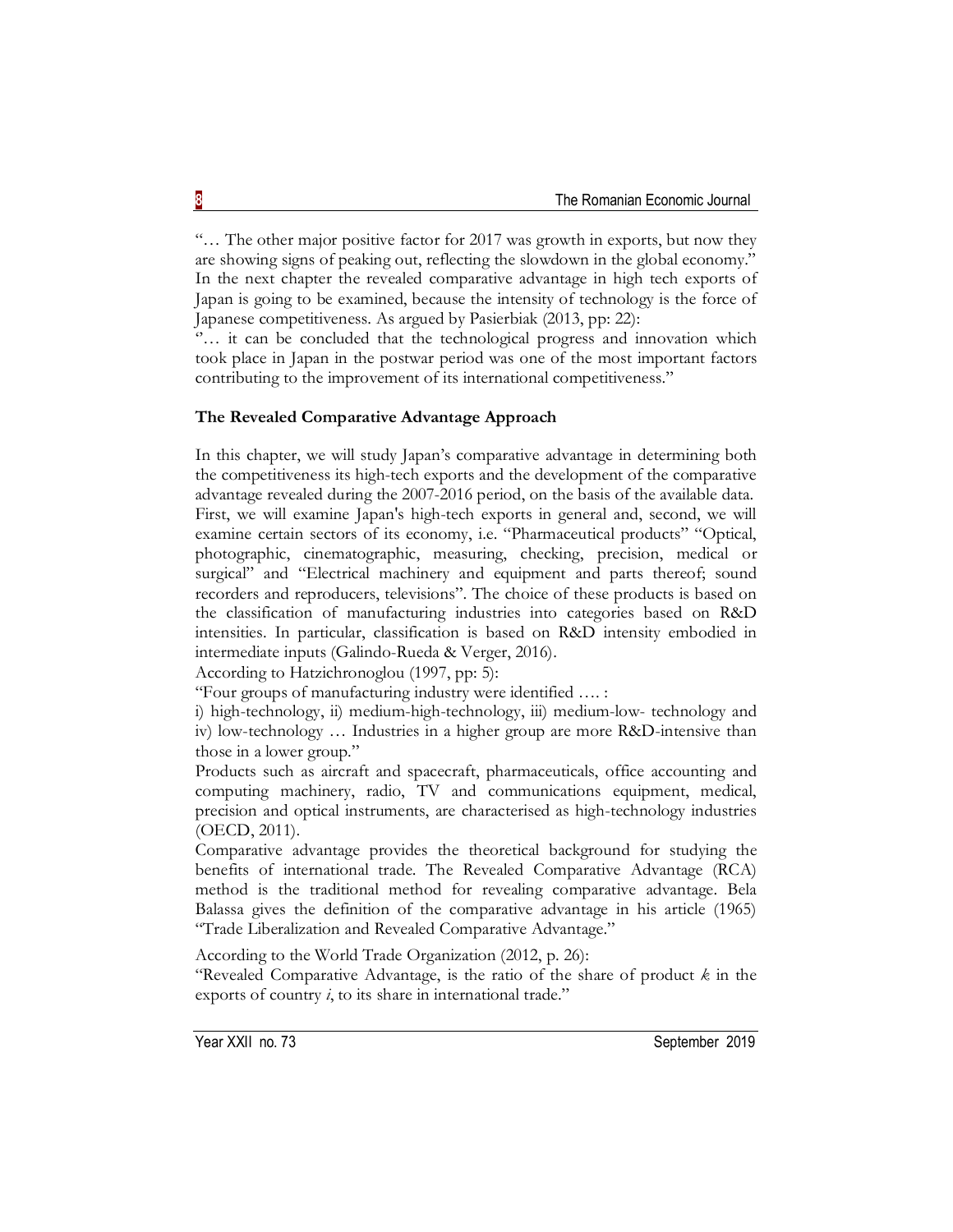In formula form:

$$
RCAi = (X_{i,j} / \sum X_j) / (Xi_{i, \text{World}} / \sum X_{\text{World}})
$$
\n(1)

Where:

 $RCAi = revealed comparative advantage for good i.$ 

 $X_{i,j}$  = exports of good i by country j

 $\sum X_i$  = total exports by country j

 $X_{i$ <sup>y</sup><sub>world</sub> = world exports of good i

 $\sum X_{\text{wodd}}$  = total world exports

Any value of the Revealed Comparative Advantage that is greater than the unit (RCA  $>$  1) for the country (or sector)  $k$  of country *i* means that country *i* has a comparative advantage in this field.

Table 2 shows the exports of High Technology Exports and Total Exports of Goods for Japan and the World for the period 2007-2016.

| Table 2. High Technology Exports and Total Exports of Goods for Japan |
|-----------------------------------------------------------------------|
| and the World for the period 2007-2016                                |

|       |                                                 | Japan                                        | World                                 |                                    |  |
|-------|-------------------------------------------------|----------------------------------------------|---------------------------------------|------------------------------------|--|
| Years | High-<br>technology<br>exports<br>(billions) \$ | <b>Exports</b><br>of Goods*<br>(billions) \$ | High-technology<br>exports (billions) | Exports of Goods*<br>(billions) \$ |  |
| 2007  | 117,858                                         | 680,623                                      | 1,768,000                             | 13,771,566                         |  |
| 2008  | 119,915                                         | 749,117                                      | 1,842,000                             | 15,858,122                         |  |
| 2009  | 95,159                                          | 548,145                                      | 1,565,000                             | 12,292,457                         |  |
| 2010  | 122,102                                         | 735,436                                      | 1,780,000                             | 14,980,919                         |  |
| 2011  | 126,478                                         | 789,951                                      | 1,942,000                             | 17,987,229                         |  |
| 2012  | 123,393                                         | 776,640                                      | 2,002,000                             | 18,238,928                         |  |
| 2013  | 105,076                                         | 694,939                                      | 2,110,000                             | 18,649,939                         |  |
| 2014  | 100,955                                         | 699,180                                      | 2,150,000                             | 18,736,712                         |  |
| 2015  | 91,514                                          | 622,037                                      | 2,053,000                             | 16,311,947                         |  |
| 2016  | 92,883                                          | 635,820                                      | 1,989,000                             | 15,799,459                         |  |

*Source*: (World Bank, 2019) and (Knoema, 2019a & 2019b)\*

Table 3 shows the Revealed Comparative Advantage results of High Technology Exports for the period 2007-2016.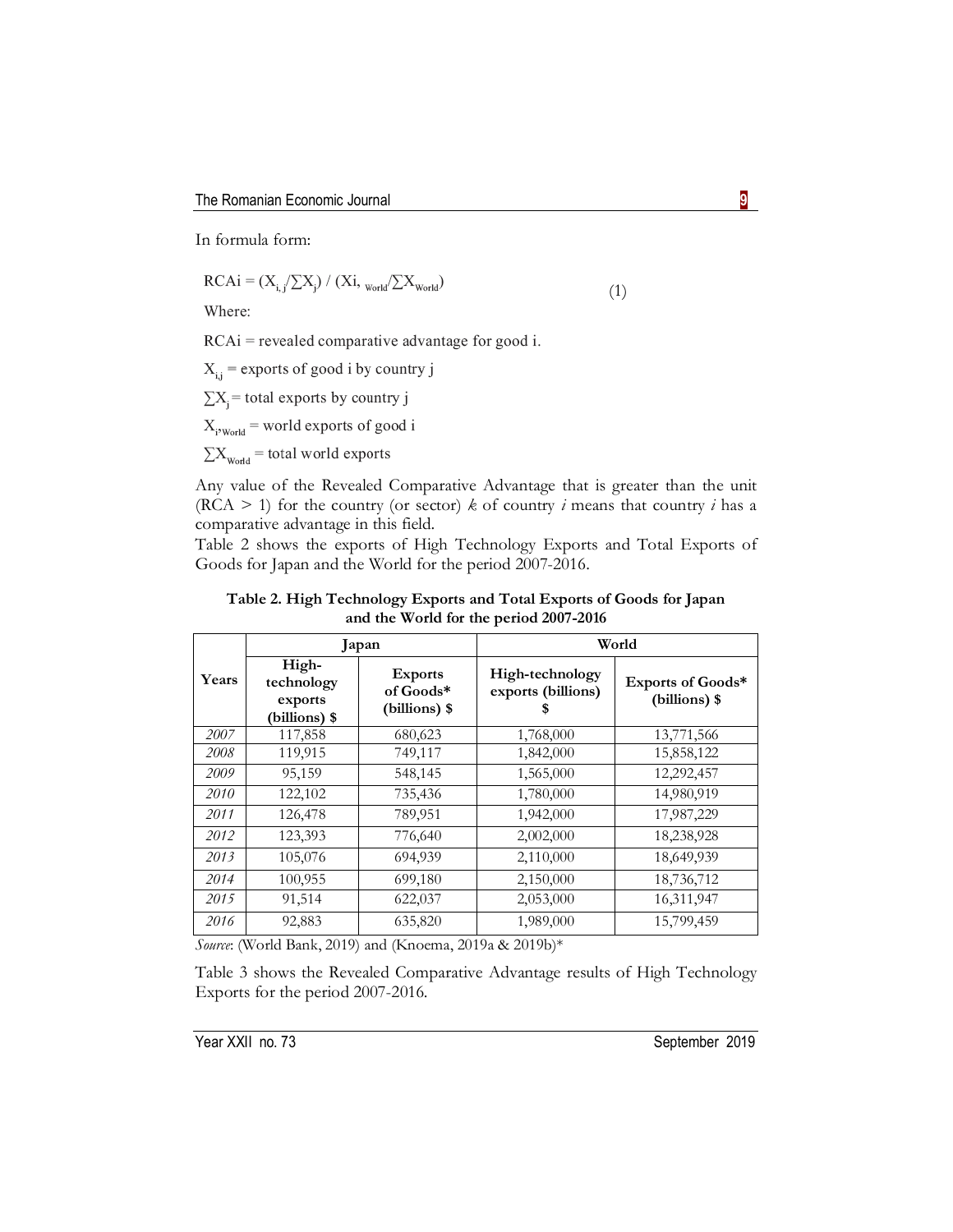| Revealed Comparative Advantage for the period 2007-2016 |       |  |  |  |
|---------------------------------------------------------|-------|--|--|--|
| <b>RCA</b> - Value                                      |       |  |  |  |
| Years                                                   | Japan |  |  |  |
| 2007                                                    | 1.35  |  |  |  |
| 2008                                                    | 1.37  |  |  |  |
| 2009                                                    | 1.36  |  |  |  |
| 2010                                                    | 1.40  |  |  |  |
| 2011                                                    | 1.49  |  |  |  |
| 2012                                                    | 1.44  |  |  |  |
| 2013                                                    | 1.33  |  |  |  |
| 2014                                                    | 1.26  |  |  |  |
| 2015                                                    | 1.17  |  |  |  |
| 2016                                                    | 1.16  |  |  |  |

**Table 3. High Technology Exports - Revealed Comparative Advantage for the period 2007-2016**

*Source*: (Author's calculation)

By calculating the Revealed Comparative Advantage for the period 2007-2016, we can certainly say that Japan enjoys a Revealed Comparative Advantage in High Technology Exports. From 2007 to 2012 the Revealed Comparative Advantage was rising, but afterwards started to decline, reaching its lowest value of 1.16 in 2016. It is interesting to see the RCA value of three different categories of Japan's high-tech products, especially, of (1) "Pharmaceutical products", (2) "Optical, photographic, cinematographic, measuring, checking, precision, medical or surgical", and (3) "Electrical machinery and equipment and parts thereof; sound recorders and reproducers, televisions" for the period 2007-2016, in order to determine on which of the chosen categories, among the chosen, Japan's Revealed Comparative Advantage is actually based.

Table 4 shows the exports of "Pharmaceutical products", "Optical, photographic, cinematographic, measuring, checking, precision, medical or surgical" and "Electrical machinery and equipment and parts thereof; sound recorders and reproducers, television", of Japan and the World for the period 2007-2016.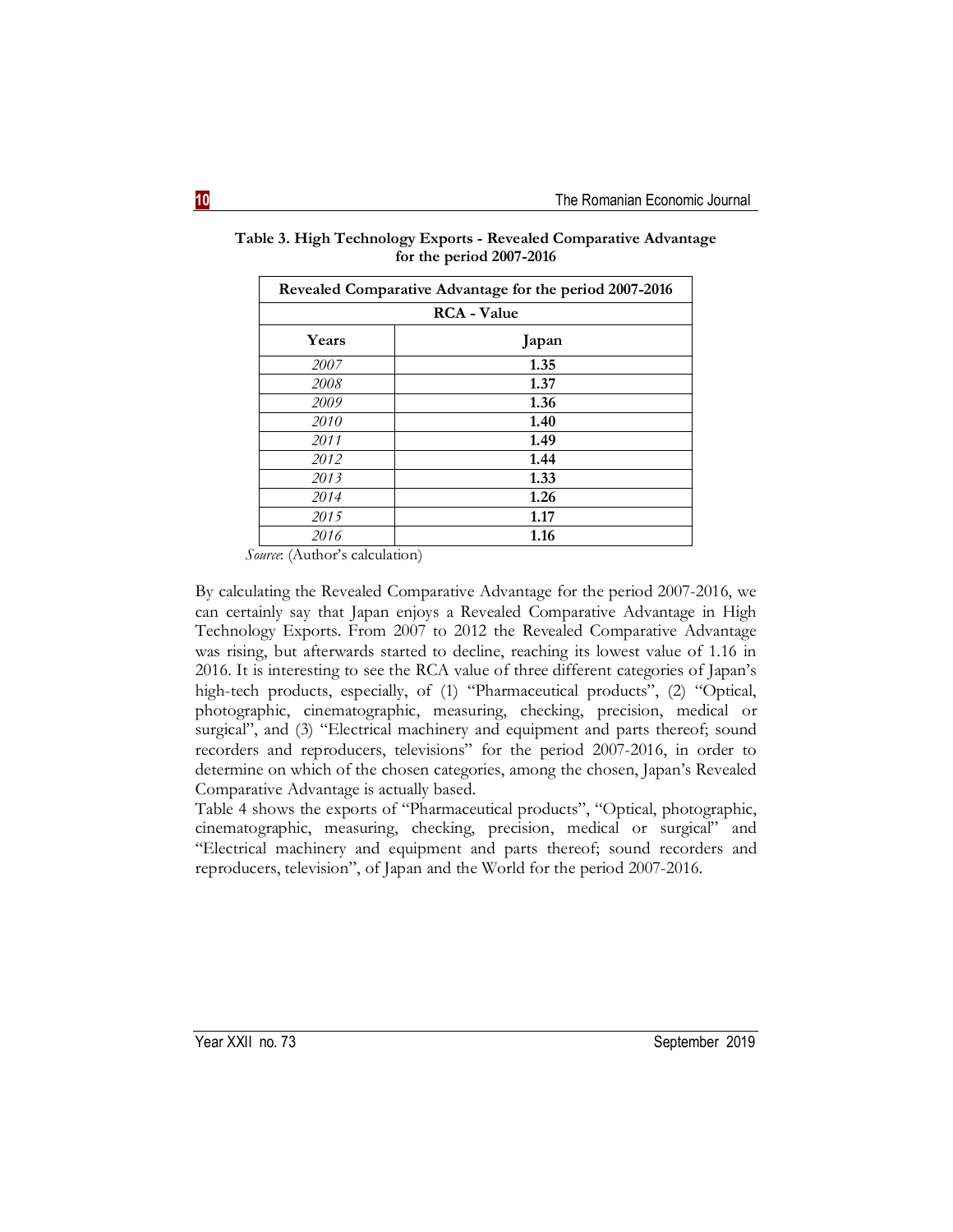**Table 4**. "**Pharmaceutical products", "Optical, photographic, cinematographic, measuring, checking, precision, medical or surgical", "Electrical machinery and equipment and parts thereof; sound recorders and reproducers, television", of Japan and the World for the period 2007-2016**

|      | Japan                                            |                                                                                                                            |                                                                                                                                           |                                       | World                                                         |                                                                                                                                            |                                                                                                                                                           |                                                    |
|------|--------------------------------------------------|----------------------------------------------------------------------------------------------------------------------------|-------------------------------------------------------------------------------------------------------------------------------------------|---------------------------------------|---------------------------------------------------------------|--------------------------------------------------------------------------------------------------------------------------------------------|-----------------------------------------------------------------------------------------------------------------------------------------------------------|----------------------------------------------------|
| Year | Pharmaceutical products<br>(billions of dollars) | checking, precision, medical or<br>cinematographic, measuring,<br>surgical (billions of dollars)<br>Optical, photographic, | sound recorders and reproducers,<br>equipment and parts thereof;<br>and<br>Electrical machinery<br>dollars)<br>(billions of<br>television | (billions of dollars)<br>All products | (thousands of billions of dollars)<br>Pharmaceutical products | (thousands of billions of dollars)<br>checking, precision, medical or<br>cinematographic, measuring,<br>Optical, photographic,<br>surgical | and reproducers,<br>television (thousands of billions<br>thereof;<br>and<br>equipment and parts<br>Electrical machinery<br>sound recorders<br>of dollars) | (thousands of billions of dollars)<br>All products |
| 2007 | 2,469                                            | 32,632                                                                                                                     | 134,991                                                                                                                                   | 714,327                               | 342,408                                                       | 397,094                                                                                                                                    | 1,806,776                                                                                                                                                 | 13,832,342                                         |
| 2008 | 2,960                                            | 34,317                                                                                                                     | 138,579                                                                                                                                   | 781,412                               | 398,952                                                       | 439,600                                                                                                                                    | 1,918,129                                                                                                                                                 | 15,978,251                                         |
| 2009 | 3,445                                            | 28,638                                                                                                                     | 107,398                                                                                                                                   | 580,718                               | 420,144                                                       | 396,240                                                                                                                                    | 1,605,425                                                                                                                                                 | 12,348,636                                         |
| 2010 | 3,608                                            | 39,608                                                                                                                     | 131,394                                                                                                                                   | 769,773                               | 443,254                                                       | 476,240                                                                                                                                    | 1,962,020                                                                                                                                                 | 15,094,313                                         |
| 2011 | 3,806                                            | 45,564                                                                                                                     | 129,538                                                                                                                                   | 823,183                               | 459,199                                                       | 530,706                                                                                                                                    | 2,132,005                                                                                                                                                 | 18,083,382                                         |
| 2012 | 3,391                                            | 45,639                                                                                                                     | 125,888                                                                                                                                   | 798,620                               | 469,486                                                       | 553,052                                                                                                                                    | 2,164,117                                                                                                                                                 | 18,388,298                                         |
| 2013 | 3,243                                            | 40,113                                                                                                                     | 108,269                                                                                                                                   | 715,097                               | 488,177                                                       | 563,122                                                                                                                                    | 2,305,450                                                                                                                                                 | 18,869,747                                         |
| 2014 | 2,922                                            | 40,369                                                                                                                     | 104,055                                                                                                                                   | 690,217                               | 512,500                                                       | 574,836                                                                                                                                    | 2,373,098                                                                                                                                                 | 18,866,492                                         |
| 2015 | 3,409                                            | 35,741                                                                                                                     | 95,606,                                                                                                                                   | 624,873                               | 495,858                                                       | 540,443                                                                                                                                    | 2,302,745                                                                                                                                                 | 16,424,646                                         |
| 2016 | 4,064                                            | 35,856                                                                                                                     | 98,151                                                                                                                                    | 644,932                               | 493,872                                                       | 535,704                                                                                                                                    | 2,282,760                                                                                                                                                 | 15,878,996                                         |

*Source*: (ITC 2019a, 2019b)

Table 5 shows the Revealed Comparative Advantage results of Pharmaceutical products, "Optical, photographic, cinematographic, measuring, checking, precision, medical or surgical", and "Electrical machinery and equipment and parts thereof; sound recorders and reproducers, television", of Japan and the World for the period 2007-2016.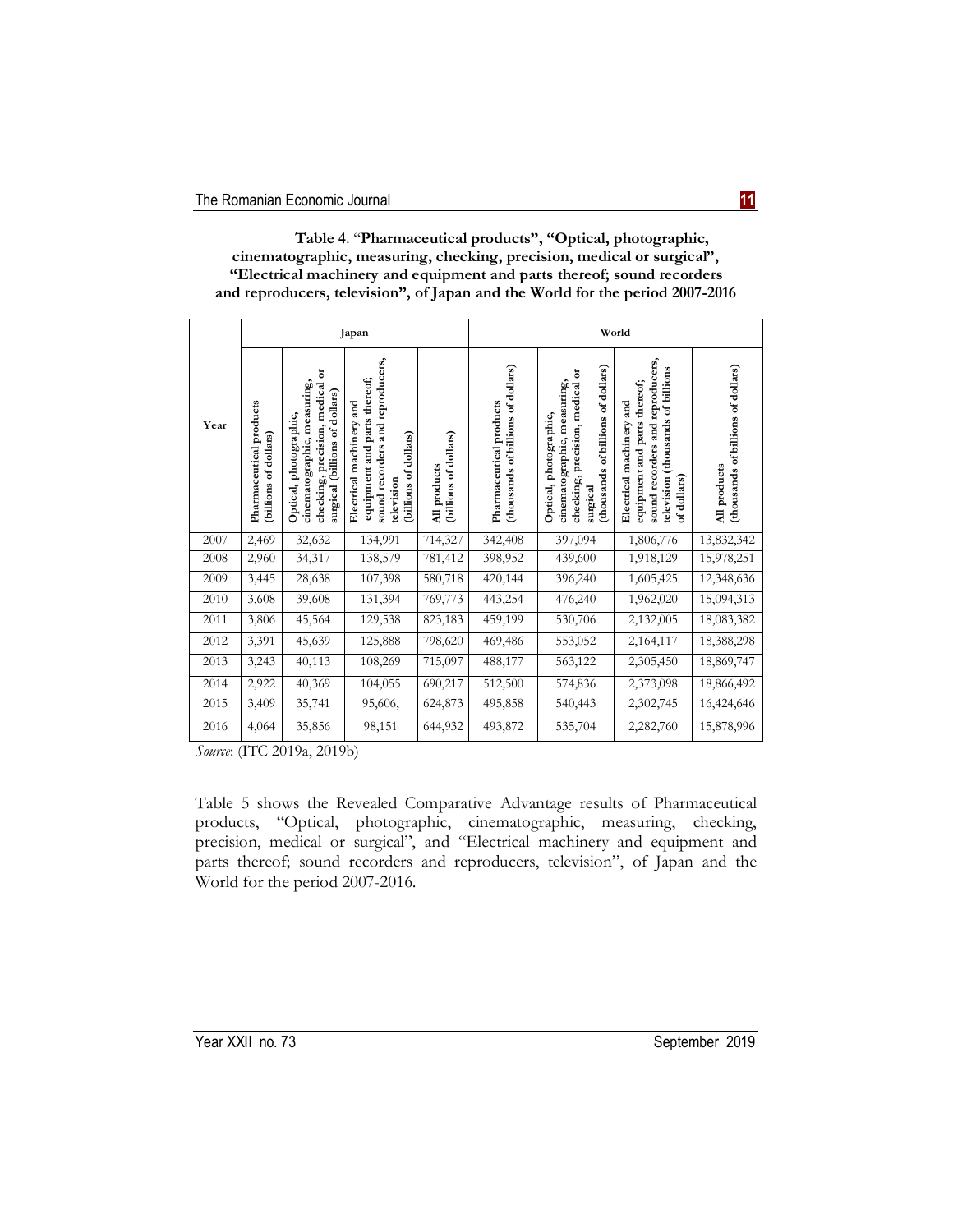| Revealed Comparative Advantage for the period 2007-2016 |                            |                                                                                                      |                                                                                                            |  |  |  |
|---------------------------------------------------------|----------------------------|------------------------------------------------------------------------------------------------------|------------------------------------------------------------------------------------------------------------|--|--|--|
| <b>RCA</b> - Value                                      |                            |                                                                                                      |                                                                                                            |  |  |  |
| Years                                                   | Japan                      |                                                                                                      |                                                                                                            |  |  |  |
|                                                         | Pharmaceutical<br>products | Optical, photographic,<br>cinematographic, measuring,<br>checking, precision, medical<br>or surgical | Electrical machinery and<br>equipment and parts<br>thereof; sound recorders<br>and reproducers, television |  |  |  |
| 2007                                                    | 0.12                       | 1.60                                                                                                 | 1.44                                                                                                       |  |  |  |
| 2008                                                    | 0.12                       | 1.59                                                                                                 | 1.47                                                                                                       |  |  |  |
| 2009                                                    | 0.14                       | 1.53                                                                                                 | 1.41                                                                                                       |  |  |  |
| 2010                                                    | 0.13                       | 1.64                                                                                                 | 1.31                                                                                                       |  |  |  |
| 2011                                                    | 0.16                       | 1.89                                                                                                 | 1.34                                                                                                       |  |  |  |
| 2012                                                    | 0.16                       | 1.90                                                                                                 | 1.34                                                                                                       |  |  |  |
| 2013                                                    | 0.16                       | 1.93                                                                                                 | 1.23                                                                                                       |  |  |  |
| 2014                                                    | 0.14                       | 1.93                                                                                                 | 1.2                                                                                                        |  |  |  |
| 2015                                                    | 0.16                       | 1.78                                                                                                 | 1.09                                                                                                       |  |  |  |
| 2016                                                    | 0.19                       | 1.66                                                                                                 | 1.06                                                                                                       |  |  |  |

**Table 5. High Technology Exports - Revealed Comparative Advantage for the period 2007-2016 (Pharmaceutical, Optical, Electrical machinery)**

*Source*: (Author's calculation)

By calculating the Revealed Comparative Advantage for the period 2007-2016, we can observe a paradox. Although, Japan enjoys a Revealed Comparative Advantage for "Electrical machinery and equipment and parts thereof; sound recorders and reproducers, television", its value was declining during 2007-2016. But, even though Japan does not have a Revealed Comparative Advantage for "Pharmaceutical products" its value was increasing course during the period 2007-2016. As far as "Optical, photographic, cinematographic, measuring, checking, precision, medical or surgical" products are concerned Japan has a Revealed Comparative Advantage for the period 2007-2016, with higher values than "Electrical machinery and equipment and parts thereof; sound recorders and reproducers, television". It would be interesting to see the total revenue of Sony, one of the largest Japanese corporations. Figure 2 shows Sony's total revenue from 2007 to 2016 (in 100 billion Japanese yen/billion U.S. dollars). Sony's business type divisions enable the company to concentrate its efforts and means is such a way as to boost innovation and product development (Meyer, 2018). As a leading worldwide provider of electronic and entertainment content, Sony is developing creations that enhance its innovative status (UKessays, 2018).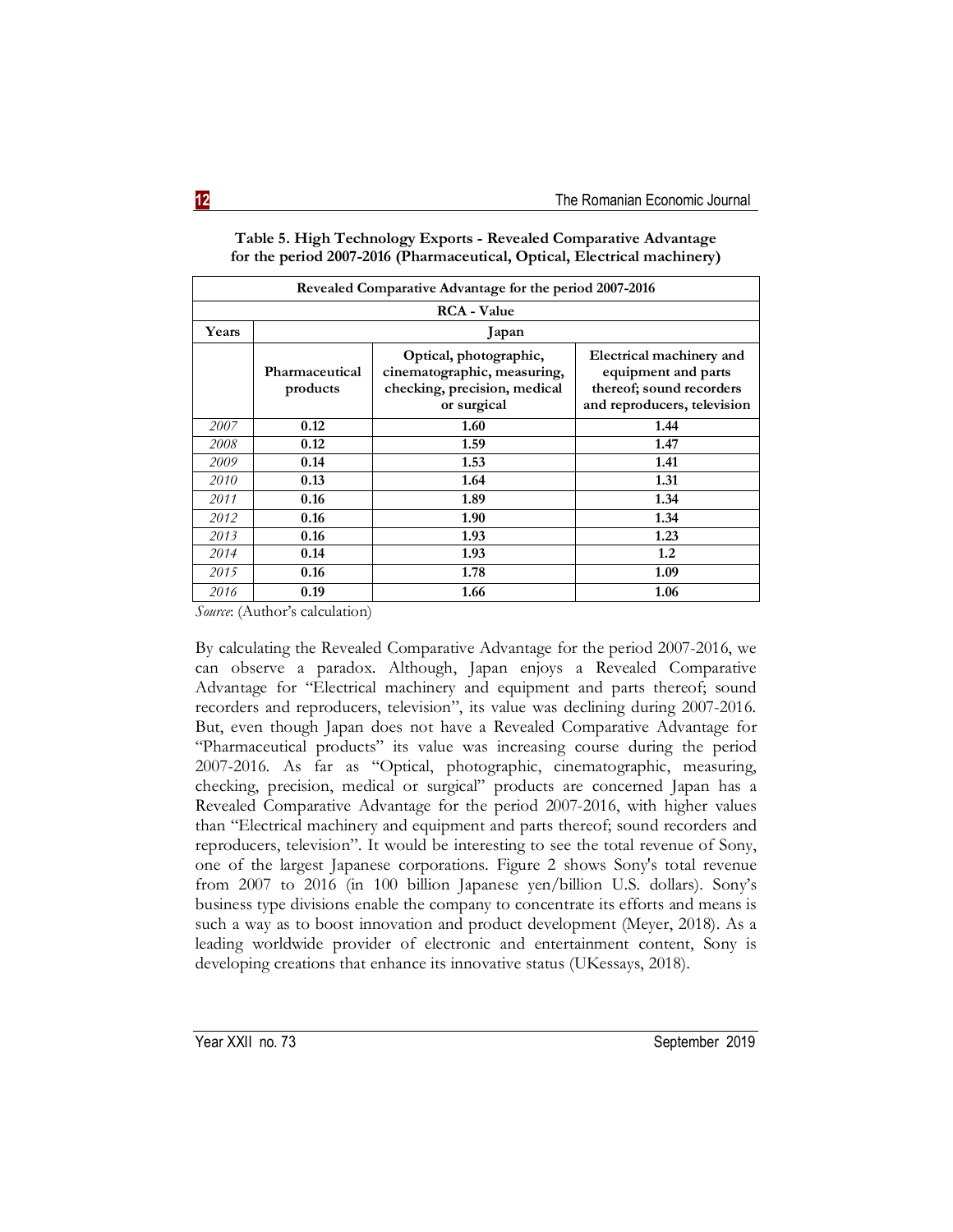

**Figure 2. Sony's total revenue from 2007 to 2016**

### **Conclusions**

In conclusion, we can say, first, that Japan has a Revealed Comparative Advantage regarding the period under review, which has, nonetheless, been decreasing from 2011 and afterwards. Second, from the selected categories of high-tech products it is easy to argue that the highest values of Revealed Comparative Advantage are those of "Optical, photographic, cinematographic, measuring, checking, precision, medical or surgical products", followed by "Electrical machinery and equipment and parts sound recorders and reproducers, television" products, while there is no Revealed Comparative Advantage for "Pharmaceutical products". Finally, if we take into consideration China's notion of dominating the high-tech industries in the following decade under the "Made in China 2025" plan (Lee, 2019), it is important for Japan to strengthen its presence in high-tech product industries in order to maintain its competitiveness. The relationship between China and Japan is a noteworthy subject. There are many factors that influence that relation. It is interesting to refer to what Yuan (2018, pp: 2) argues:

"Over the last two decades, in particular China joined the World Trade Organization (WTO), its economy has registered an average of over nine percent in growth for the better part of this period until recently when it has slowed down to around 6.5%. At the same time, Japanese economy has stagnated since the 1990s and itis only in recent years that Japanese economy has shown signs of recovery. Within a decade of joining the WTO, China surpassed Japan in2010 to

*Source*: (Statista, 2019)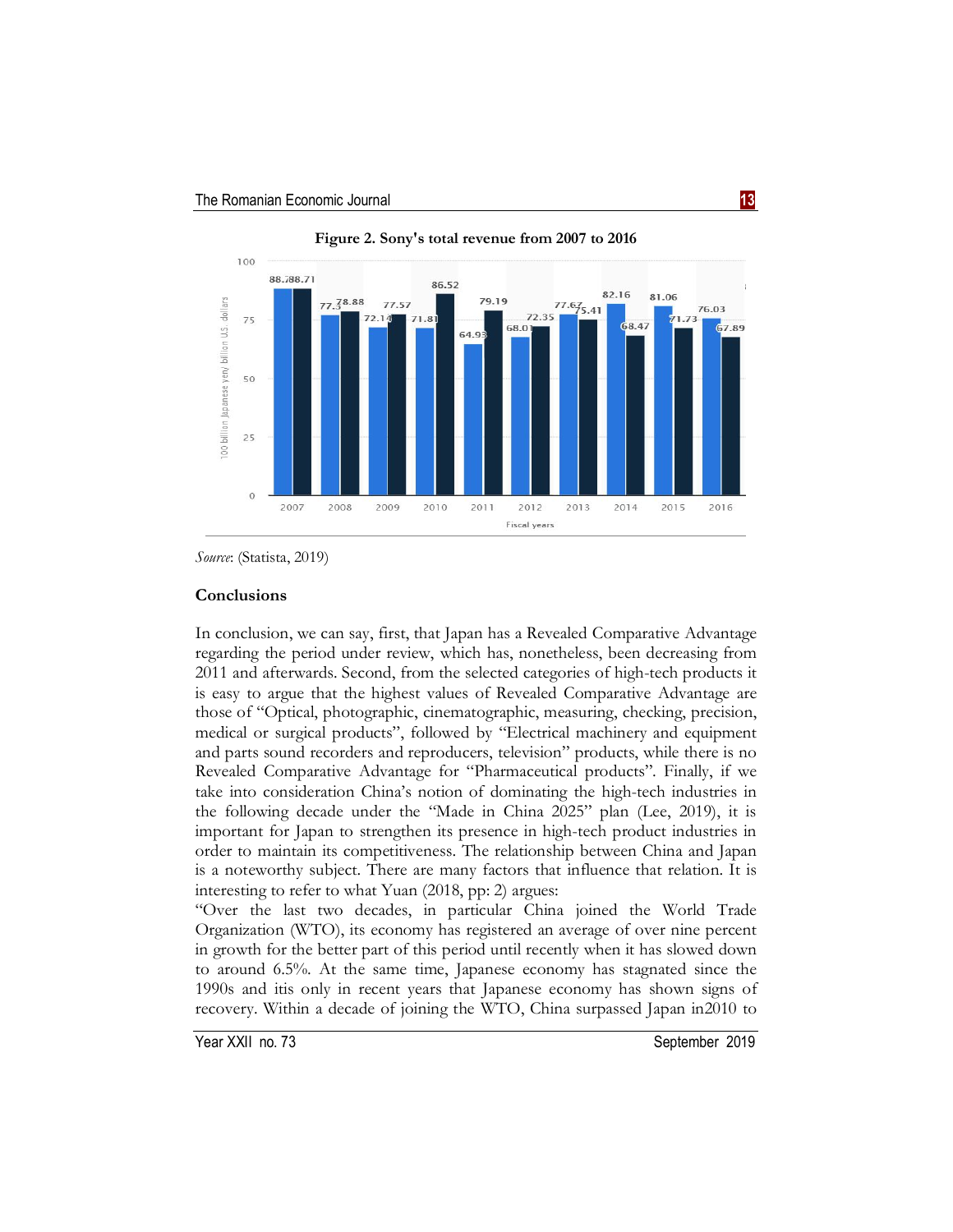become the second largest economy in the world. China's dramatic economic growth means not only that the gap between China and Japan shrank within a considerably short period of time (within a decade) but also has left Japan far behind since 2010. This power shift is not confined to economic statistics only; Beijing has also significantly built up its military power and has extended its diplomatic influence in the region and beyond. Needless to say, this reversal of fortune has had an enormous psychological impact on bilateral relations even as it induces and further intensifies rivalry between the two Asian powers."

In a globalised world Japan should not only enhance its macroeconomic situation, but, as Parc (2018, pp: 445) notes:

"For Japan, Abenomics should not be focused solely on macroeconomic policies, but rather, it needs to enhance the fundamental sources of its competitiveness. ….. this study shows that the problem of Japan's staggering economy since the asset bubble burst in the early 1990s is weak globalization that induces relatively low global competitiveness overall."

# **Acknowledgement**

This work has been partly supported by the University of Piraeus Research Centre.

## **References**

- Abe, Naoki. (2010) Japan's Shrinking Economy. [Online], Available in: <https://www.brookings.edu/opinions/japans-shrinking-economy/> [retrieved from Brookings on 10 February, 2019].
- Akram, Tanweer. and Li, Huiqing. (2018) The Dynamics of Japanese Government Bonds' Nominal Yields. Levy Economics Institute, Working Paper No. 906.
- Balassa, Bela. (1965) Trade Liberalization and "Revealed" Comparative Advantage, *The Manchester School*, 33, 99-123.
- Bobowski, Sebastian. (2016) Abenomics and the challenges of the labour market In Japan. The 10th International Days of Statistics and Economics, Prague, September 8-10, 2016.
- Essays, UK. (2018) History and market analysis of Sony Corporation. [Online], Available in: https://www.ukessays.com/essays/marketing/history-andmarket-analysis-of-sony-corporation-marketing-essay.php#citethis, [retrieved from Essays, UK on 10 February, 2019].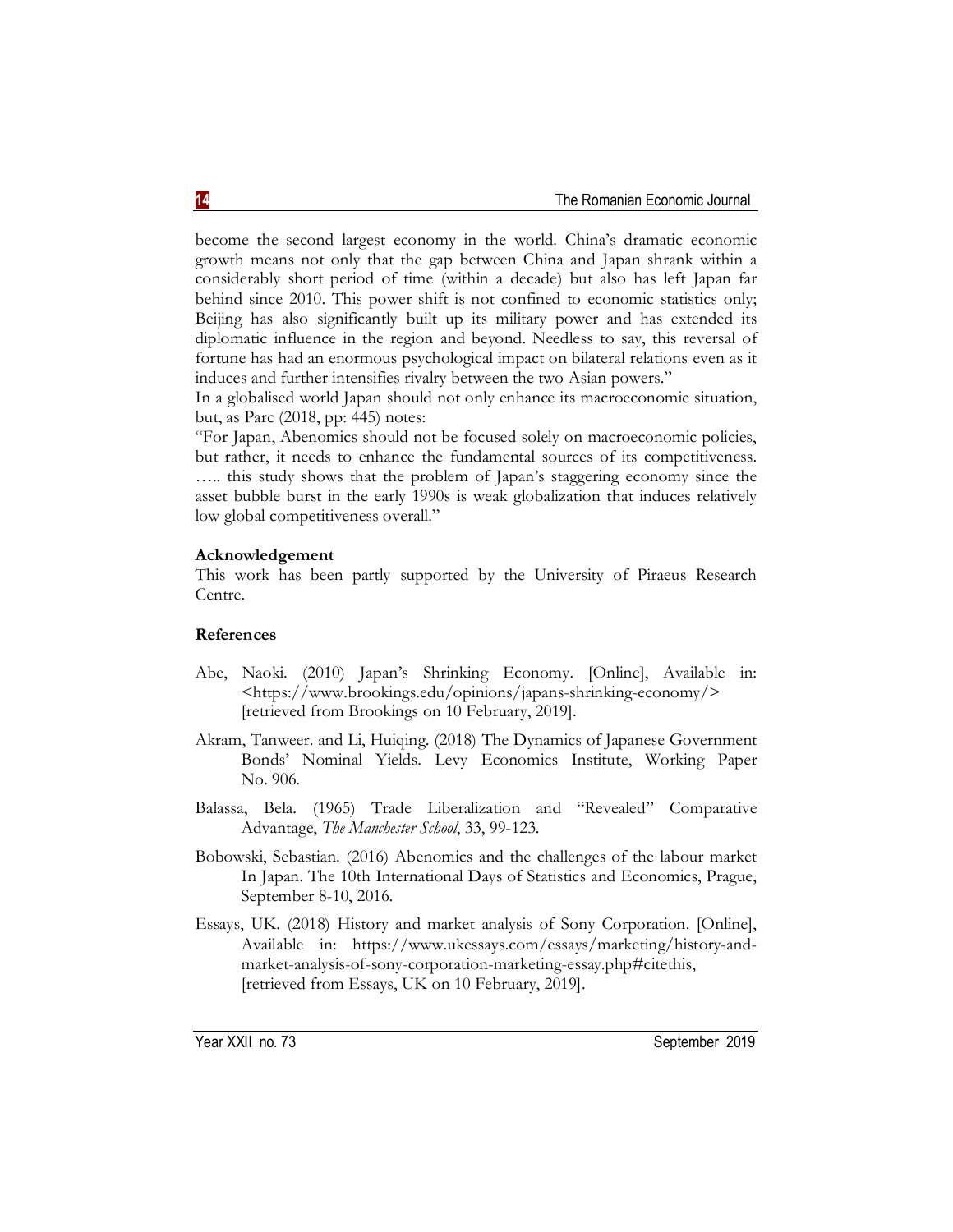- Galindo-Rueda, F. and F. Verger (2016) OECD Taxonomy of Economic Activities Based on R&D Intensity, OECD Science, Technology and Industry Working Papers, 2016/04, OECD Publishing, Paris.
- Gurría, Angel. (2018) Challenges for the Global Economy and Possible Responses: Multilateralism that delivers. OECD [Online], Available in: <http://www.oecd.org/economy/challenges-for-global-economy-andpossible-responses-canada-may-2018.htm> [retrieved from OECD on 08 February, 2019].
- Hatzichronoglou, Thomas. (1997) Revision of The High-Technology Sector and Product Classification. Organisation for Economic Co-Operation and Development, STI Working Papers 1997/2.
- IMF (2018a) Japan: Selected Issues. Country Report No. 18/334, International Monetary Fund, November 28, 2018.
- IMF (2018b) Macroeconomic Effects of Japan's Demographics: Can Structural Reforms Reverse Them? International Monetary Fund, Working Paper, WP/18/248.
- IMF. (2019a) World Economic Outlook (October 2018), [Online], Available in: <https://www.imf.org/external/datamapper/datasets/WEO> [retrieved from International Monetary Fund on 08 February, 2019].
- IMF (2019b) World Economic Outlook, Growth Slowdown, Precarious Recovery. International Monetary Fund. Washington, DC.
- IMF (2019c) A Weakening Global Expansion. World Economic Outlook Reports, World Economic Outlook Update, January 2019. [Online], Available in: <https://www.imf.org/en/Publications/WEO/Issues/2019/01/11/weoupdate-january-2019> [retrieved from International Monetary Fund on 10 February, 2019].
- ITC, (2019a) List of products exported by Japan, [Online], Available in: <https://www.trademap.org/(X(1)S(ysblet55w4mgyeelvr0s2j55))/tradestat /Product\_SelCountry\_TS.aspx?nvpm=1%7c392%7c%7c%7c%7cTOTAL %7c%7c%7c2%7c1%7c1%7c2%7c2%7c1%7c1%7c1%7c1%7c1> [retrieved] from International Trade Centre on 08 February, 2019].
- ITC, (2019b) List of exported products for the selected product: Total All products, [Online], Available in: <https://www.trademap.org/tradestat/ Product\_SelProduct\_TS.aspx?nvpm=1%7c%7c%7c%7c%7cTOTAL%7c %7c%7c2%7c1%7c1%7c2%7c2%7c1%7c1%7c1%7c1%7c1> [retrieved from International Trade Centre on 08 February, 2019].

Year XXII no. 73 September 2019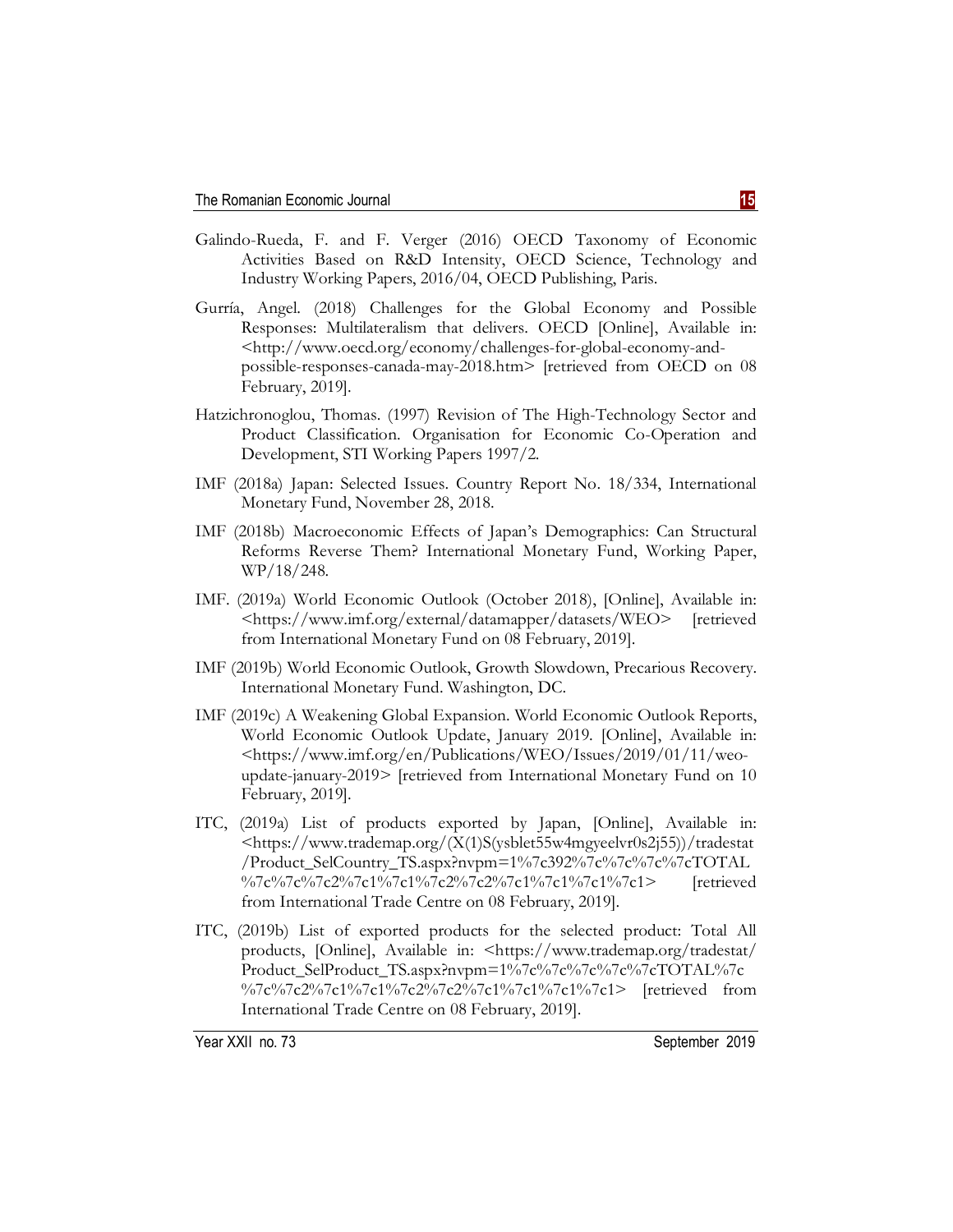- JMA (2019) Japan Real Gross Domestic Product. [Online] Available in: <https://www.japanmacroadvisors.com/page/category/economicindicators/gdp-and-business-activity/gdp/> [retrieved from Japan Major Advisors on 08 February, 2019].
- Kabaklarli, Esra. Duran, Mahmut Sami. and Ucler, Yasemin Telli. (2018) High-Technology Exports and Economic Growth: Panel Data Analysis for Selected OECD Countries. Forum Scientiae Oeconomia, 6 (2), 47-60.
- Knoema (2019a) Japan Goods exports in current prices. [Online], Available in: <https://knoema.com/atlas/Japan/Goods-exports> [retrieved from Knoema on 08 February, 2019].
- Knoema (2019b) World Goods exports in current prices. [Online], Available in: <https://knoema.com/atlas/World/Goods-exports> [retrieved from Knoema on 08 February, 2019].
- Kobayashi, Shunsuke. and Hirono, Yota. (2018) Outlook for Japan's Economy in 2019. Daiwa Institute of Research, Japanese report: 18 Dec 2018, <https://www.dir.co.jp/english/research/report/jmonthly/20181225\_020 545.pdf> [retrieved from Daiwa on 08 February, 2019].
- Lee, Amanda. (2019) China's plans to dominate hi-tech sector with 'Made in China 2025' plan hit a stumbling block as US trade war takes its toll. [Online], Available in: <https://www.scmp.com/economy/chinaeconomy/article/2183188/chinas-plans-dominate-hi-tech-sector-hitstumbling-block-us> [retrieved from South China Morning Post on 08 February, 2019].
- Meyer, Pauline (2018) Sony Corporation's Organizational Structure Pros & Cons. [Online], Available in: http://panmore.com/sony-corporationorganizational-structure-pros-cons, [retrieved from Panmore on 10 February, 2019].
- Noland, Marcus. (2007) Industrial Policy, Innovation Policy, and Japanese Competitiveness. Working Paper Series, WP 07 – 4, Peterson Institute for International Economics.
- OECD (2011) ISIC REV. 3 Technology Intensity Definition Classification of manufacturing industries into categories based on R&D intensities. Organization for Economic Co-operation and Development, Directorate for Science, Technology and Industry.
- OECD (2012) Policies for a revitalisation of Japan. [Online], Available in: <https://www.oecd.org/general/50190618.pdf> [retrieved from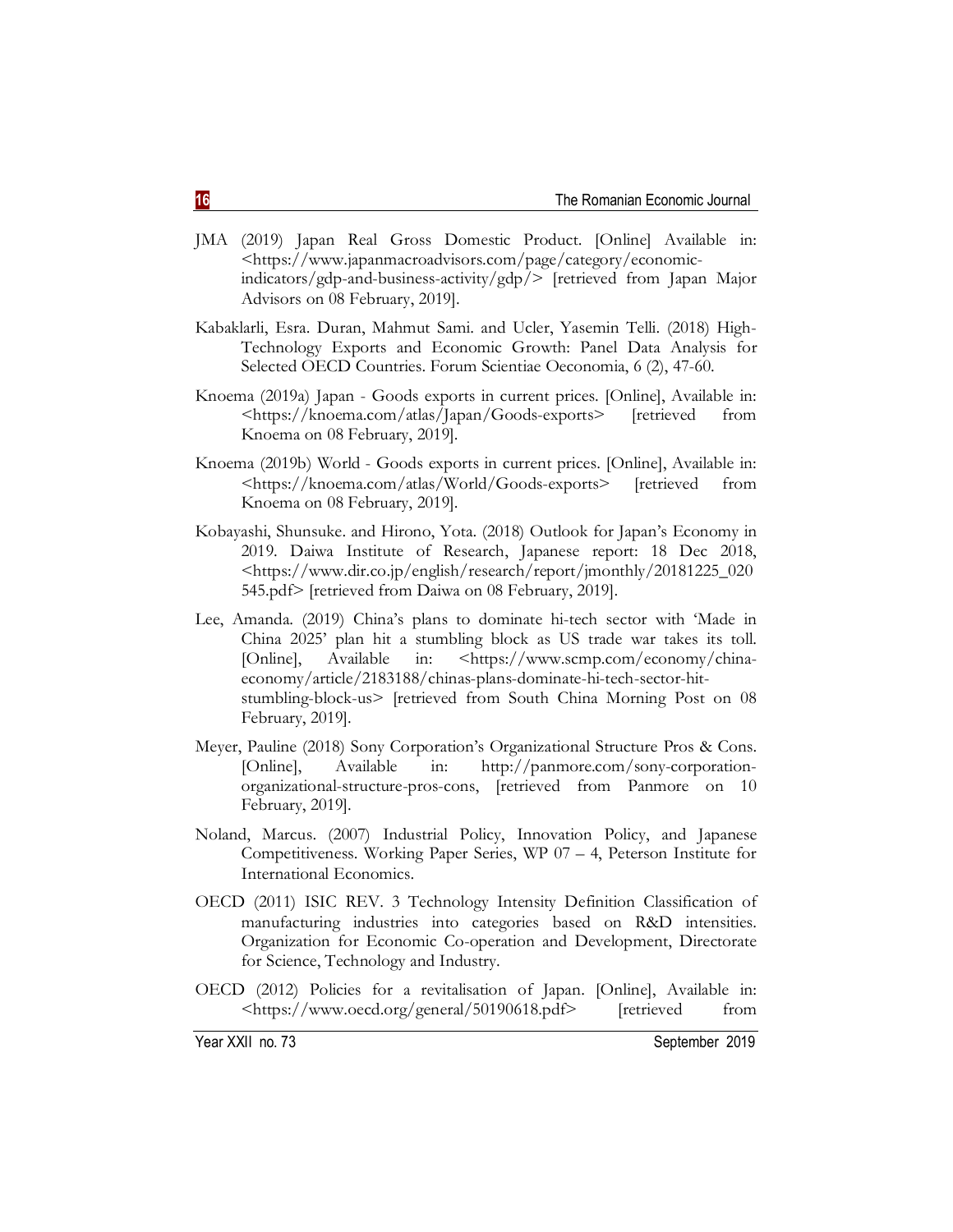Organization for Economic Co-operation and Development, on 08 February, 2019].

- OECD (2018) OECD Economic Outlook, Volume 2018, Issue 2. <https://doi.org/10.1787/eco\_outlook-v2018-2-en> [retrieved from Organization for Economic Co-operation and Development, on 08 February, 2019].
- OECD (2019) Gross domestic spending on R&D (indicator). [Online], Available in: <https://data.oecd.org/rd/gross-domestic-spending-on-r-d.htm> [retrieved from Organization for Economic Co-operation and Development, on 08 February, 2019].
- Parc, Jimmyn. (2018) Why has Japan's Economy Been Staggering? A Competitiveness Perspective, *Competitiveness Review,* 28 (4), 433-450.
- Pasierbiak, Pawe. (2013) The Technological Leadership of the Japanese Economy? *Acta Asiatica Varsoviensia*, 26, 2013.
- Rostyslav Slav'yuk and Nataliia Slaviuk (2018) Government debt management: challenges and perspectives. *Investment Management and Financial Innovations*, 15(3), 143-156.
- Shane, Daniel. (2017) Debt, old age, stagnation: Japan's economy faces huge challenges. [Online], Available in: <https://money.cnn.com/2017/10/20/ news/economy/japan-economy-election-abenomics/index.html> [retrieved from CNN Business on 10 February, 2019].
- Siddiqui, Kalim. (2018) U.S. China Trade War: The Reasons Behind and its Impact on the Global Economy. The World Financial Review November-December 2018.
- Statista (2019) Sony's total revenue from 2007 to 2017 (in 100 billion Japanese yen/billion U.S. dollars). [Online], Available in: <https://www.statista. com/statistics/279269/total-revenue-of-sony-since-2008/> [retrieved from Statista on 21 February, 2019].
- Valli, Vittorio (2012) Growth and crisis in the Japanese economy. University of Torino, Working paper No. 07/2012.
- World Bank (2019) High-technology exports (current US\$). [Online], Available in: <https://data.worldbank.org/indicator/TX.VAL.TECH.CD?end=2017&l ocations=JP-1W&start=2007> [retrieved from World Bank Data on 08 February, 2019].